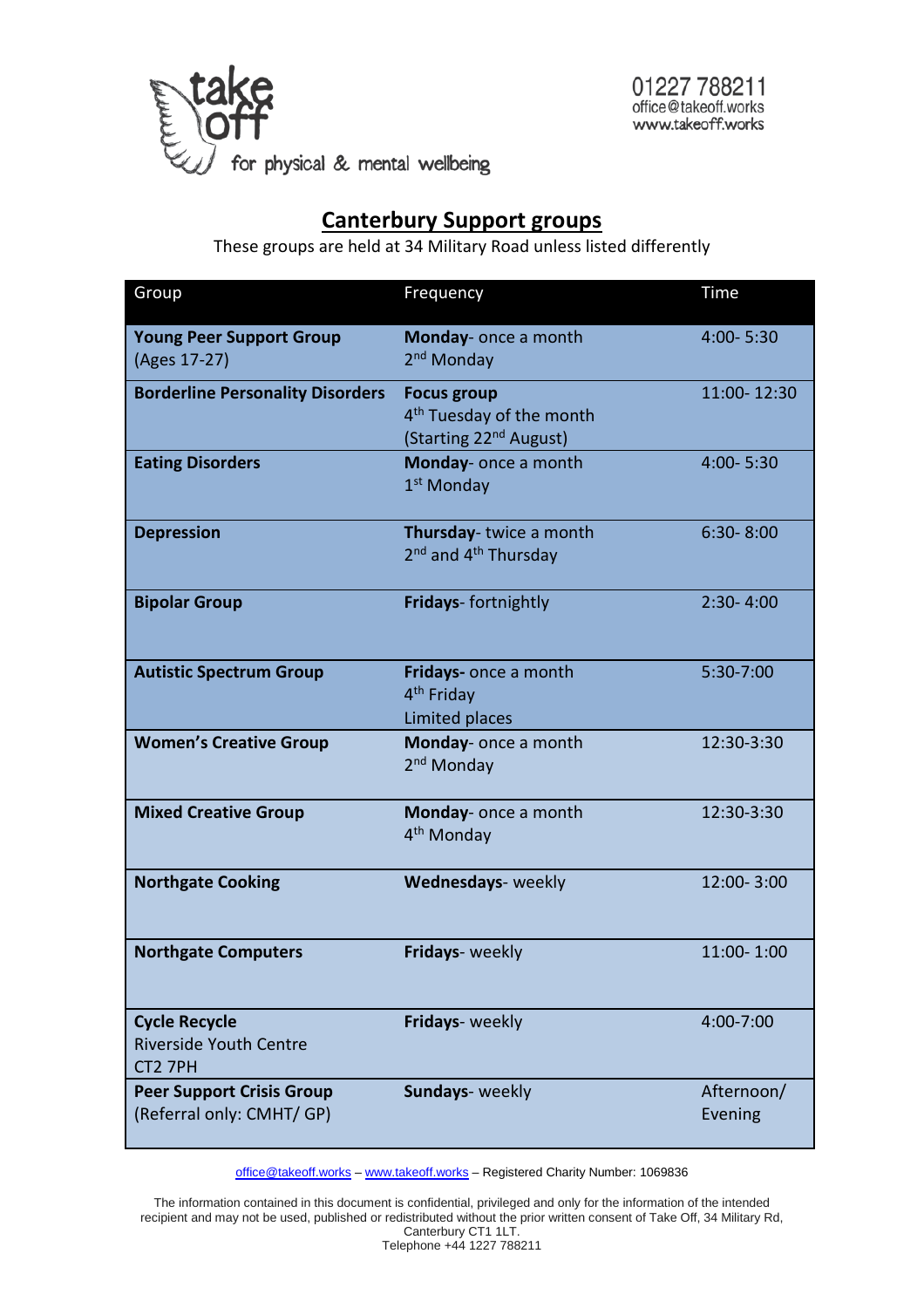

### **Thanet Peer Support Groups**

| Group                                                                                                                                            | Frequency                     | Time               |  |  |
|--------------------------------------------------------------------------------------------------------------------------------------------------|-------------------------------|--------------------|--|--|
| <b>Wellbeing/Depression</b><br>Ramsgate<br><b>Vinyl Head Cafe</b>                                                                                | <b>Fortnightly on Mondays</b> | 10:30-12:30 am     |  |  |
| <b>Creative Group</b><br>Margate<br>Cliffs Cafe                                                                                                  | Fortnightly on Tuesdays       | $10:30 - 12:30$ am |  |  |
| <b>Wellbeing/Depression</b><br><b>Broadstairs</b><br><b>Queens Road Baptist Church</b>                                                           | Fortnightly on Thursdays      | 7:00-9:00 pm       |  |  |
| <b>Thanet Explorers</b><br>Thanet                                                                                                                | Fortnightly on Wednesdays     | $3:00 - 5:00$ pm   |  |  |
| The coordinators and facilitators for these groups include Rubie and Mark so you will be hearing from them if<br>you would like support from us. |                               |                    |  |  |

## **Ashford and Coastal Peer Support Groups**

| <b>Group</b>           | Frequency                                                                         | Location                                |
|------------------------|-----------------------------------------------------------------------------------|-----------------------------------------|
| Yoga                   | 3 <sup>rd</sup> Wednesday of the month<br>1:30-3:00                               | Ashford<br>Live it Well Centre          |
| <b>Gardening Group</b> | Fortnightly on Saturday 11:00-<br>2:00 <sub>pm</sub><br>Every Wednesday 3:00-5:30 | Faversham<br><b>Millfield Allotment</b> |

Timetable version 4- 3/8/17

[office@takeoff.works](mailto:office@takeoff.works) - [www.takeoff.works](http://www.takeoff.works/) - Registered Charity Number: 1069836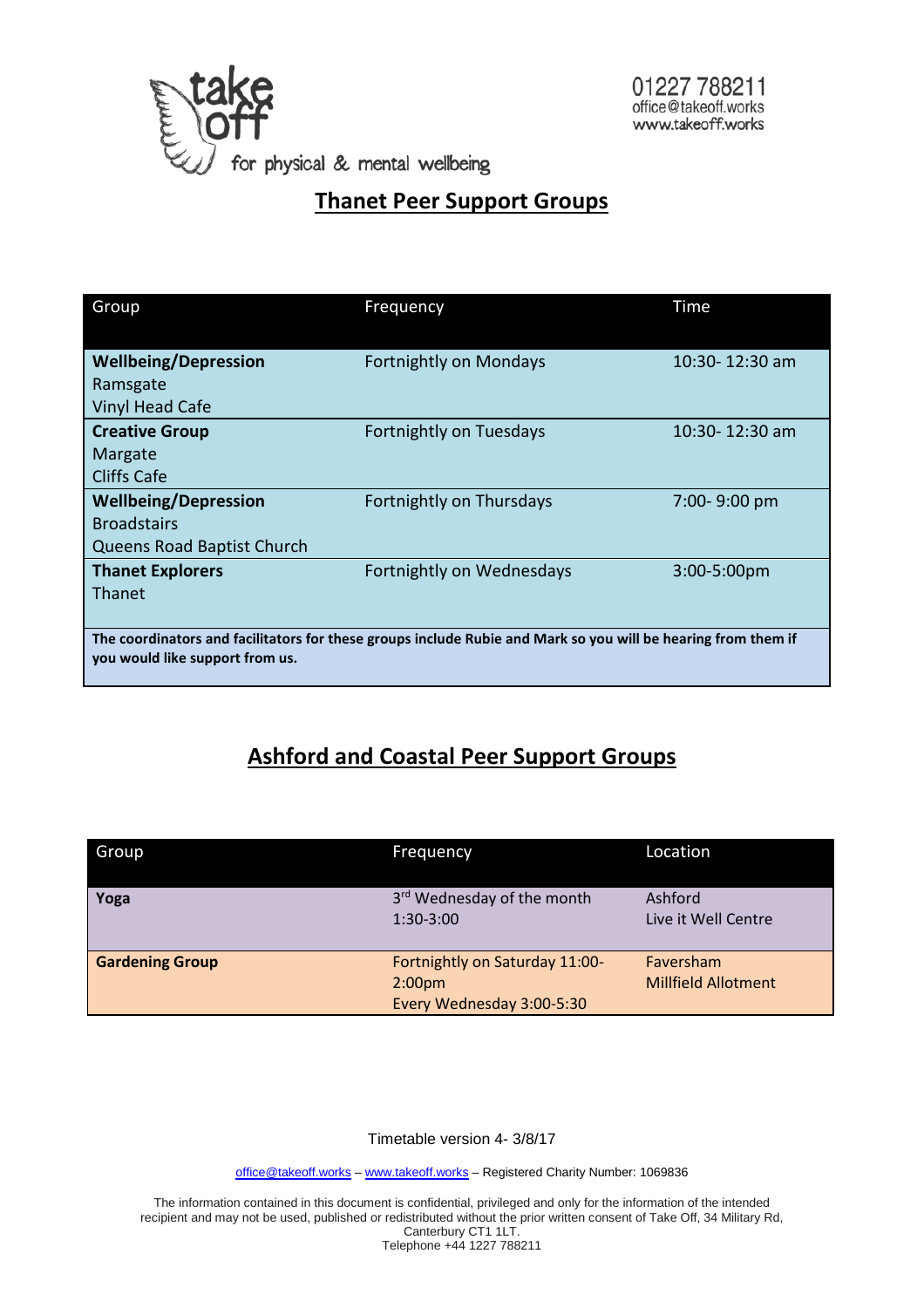

#### **South Kent Coast Peer Support Groups**

| Group                                                                                                          | Frequency                                               | Time                |  |  |
|----------------------------------------------------------------------------------------------------------------|---------------------------------------------------------|---------------------|--|--|
| <b>Deal Creative/Movement</b>                                                                                  | <b>Weekly on Thursdays</b>                              | 1:00-3:00 pm        |  |  |
| Deal<br><b>St Andrews Church Hall</b>                                                                          |                                                         |                     |  |  |
| Dep/Anx/Wellbeing                                                                                              | <b>Weekly on Mondays</b>                                | 6:00-8:00 pm        |  |  |
| <b>Dover</b>                                                                                                   |                                                         |                     |  |  |
| <b>MCCH Dover</b>                                                                                              |                                                         |                     |  |  |
| Film+ Photography                                                                                              | 2 <sup>nd</sup> and 4 <sup>th</sup> Monday of the month | 4:00-6:00 pm        |  |  |
| Folkestone                                                                                                     | From April to October                                   |                     |  |  |
| <b>ARRCC</b>                                                                                                   |                                                         |                     |  |  |
| <b>Catch-Up Group</b>                                                                                          | Different days, phone Madlin                            | <b>Times differ</b> |  |  |
| Folkestone                                                                                                     | 07939 623 374                                           |                     |  |  |
|                                                                                                                | (Text alerts day before)                                |                     |  |  |
| <b>Peer Support Group</b>                                                                                      | $2nd$ and $4th$ Thursdays                               | 10:00-12 noon       |  |  |
| <b>Folkestone Mind</b>                                                                                         |                                                         |                     |  |  |
|                                                                                                                |                                                         |                     |  |  |
| <b>Mind The Gap (Young person</b>                                                                              | Fortnightly on Thursdays                                | $3:15 - 5:15$ pm    |  |  |
| peer support)                                                                                                  |                                                         |                     |  |  |
| <b>Folkestone Mind</b>                                                                                         |                                                         |                     |  |  |
| <b>Unusual experiences</b>                                                                                     | 2 <sup>nd</sup> and 4 <sup>th</sup> Thursdays           | 2:00-3:30pm         |  |  |
| <b>Folkestone Mind</b>                                                                                         |                                                         |                     |  |  |
|                                                                                                                |                                                         |                     |  |  |
| <b>Cooking Group</b>                                                                                           | <b>Weekly on Fridays</b>                                | 11:30-2:00          |  |  |
| <b>Folkestone Methodist Church</b>                                                                             | 5 week block courses                                    |                     |  |  |
| Hall                                                                                                           | 21st July-18th August                                   |                     |  |  |
| The coordinators and facilitators for these groups include Rubie, Wayne and Madlin so you will be hearing from |                                                         |                     |  |  |
| them if you would like support from us.                                                                        |                                                         |                     |  |  |

Timetable version 4- 3/8/17

[office@takeoff.works](mailto:office@takeoff.works) - [www.takeoff.works](http://www.takeoff.works/) - Registered Charity Number: 1069836